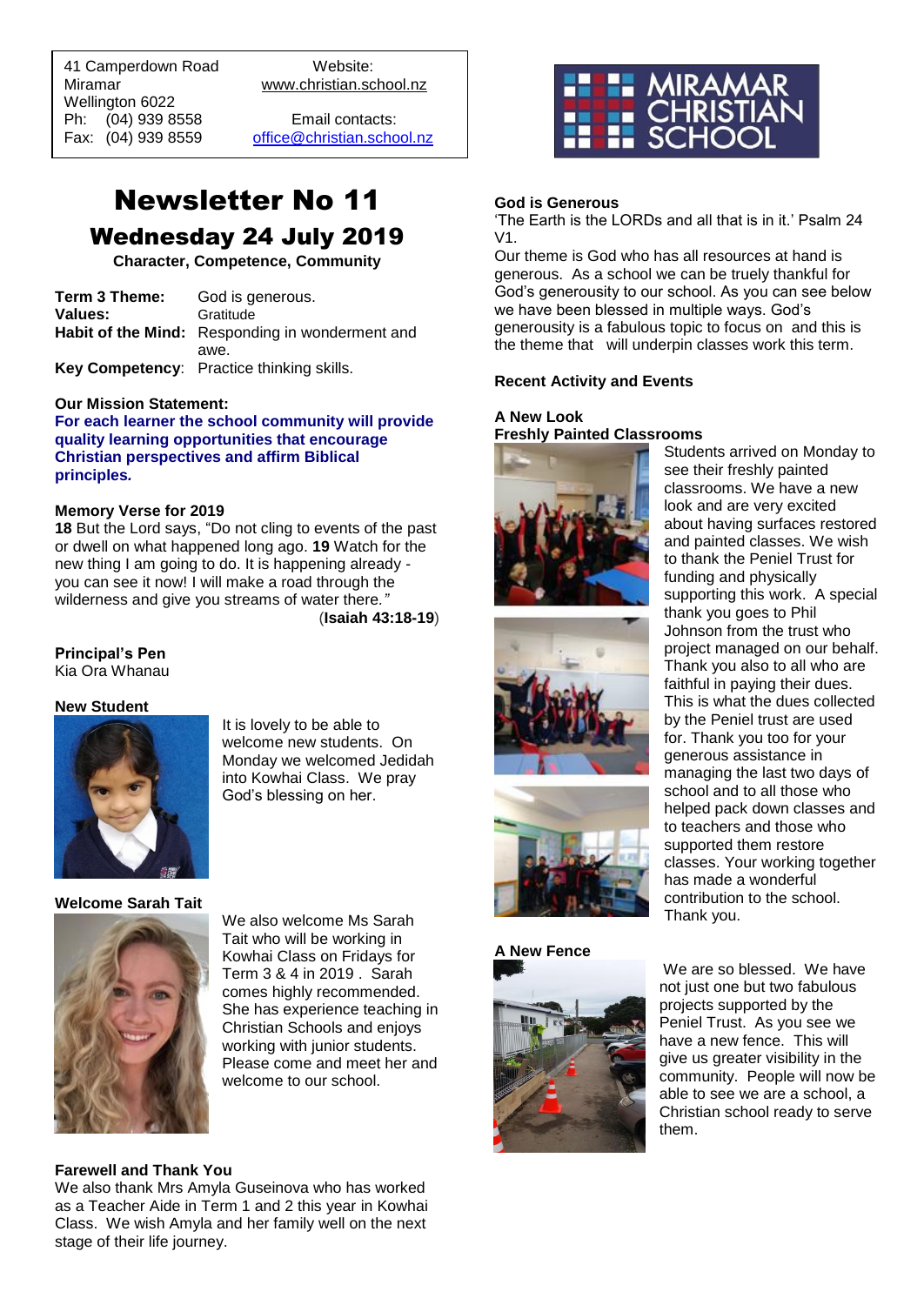### **Kauri fundraising**



Thank you to all those who baked and bought items for Kauri's bake sale, bought sausages and brought a mufti donation at the end of Term 2. This wonderful work has allowed Kauri to continue to meet their aim of covering the cost of attending the NYPD

Leadership Conference. They will give an update on this work. Awesome work team.

# **Jananese Visitors**

Mr. Shin Sato (Principal),Mr. Kiyoshi Hamazumi (Teacher / International coordinator) and Ms. Yuko Arai (Teacher) from Seigakuin Primary School [https://www.seig.ac.jp/english/prim](https://www.seig.ac.jp/english/prim/) came all the way from Japan to talk about sending us some International students. To establish this link is fabulous. We showed them around Wellington as they wanted to see the types of activities visitors can do in Wellington.





# **Upcoming Events and Opportunities**

We have much planned for this term.This includes options, trips, continued swimming lessons starting on Monday and a concert/presentation of learning for our school community. More information about these will follow.

#### **Options**

We have asked students in Tōtara and Kauri what they would like to learn/do for Options in 2019. A separate note asking for volunteers to take four one hour sessions on Tuesday afternoons in August has been sent out. Please consider doing this. If you require an other copy please see the School Office.

#### **APT (A**ctive **P**arents and **T**eachers**)**

We are very excited that Zelda has stepped forward to lead APT. Please link with Zelda in supporting our school.

Apologies about not getting this newsletter out earlier in the week. This was due to the Office Manager's computer breaking down after being moved with the

interior painting. Newsletters will return to being published on a Monday from Week 3.

# **Prayer points: -**

# **Thank God:**

- For holidays and celebrations that refresh.
- For the fabulous time away that teachers had at 'The Way' Christian Schools Conference.
- For parents who have stepped up to be Parent Reps on the Board of Trustees.
- For the newly painted interior and increased visibility of our school from the building of a new fence.
- For the blessing of those who came to visit our school from Japan yesterday.
- For the blessing that comes from those who support the school in practical ways, e.g. art, reading, and gardening.
- For the knowledge our God is good.

#### **Please pray:**

- Our school would continue to be built up on a foundation of prayer.
- For continued links with **Maranatha Christian School** and other Christian schools in the area.
- Opportunities and time to meet with **Pre-school**s and continue to build links.
- For families who we can bless at our school.
- For our prayer students see below.

Thank you for your commitment and prayers.

Blessings and nga mihi nui **Kaye Gillies Principal**

# SCHOOL DIARY

| <b>Every Mon</b>     | Prayer Group, Hall, 2:30pm                        |
|----------------------|---------------------------------------------------|
| <b>Every Mon/Fri</b> | Wheels Day / Wear PE Uniform                      |
| <b>Every Wed</b>     | Subway ordered lunch (optional)                   |
| <b>Every Thurs</b>   | Technicraft (Yrs 7-8)                             |
| <b>Every Fri</b>     | Music Lessons, 8:30am - 10:30am                   |
| <b>Every Fri</b>     | Assembly 2:15pm                                   |
| <b>Every Sun</b>     | 10am Gateway Baptist Church - all welcome         |
| July                 |                                                   |
| Mon 22 Jul           | Term 3 starts (9am)                               |
| Tues 23 Jul          | Japanese Reps from Seigakuin Primary School @ MCS |
| Wed 24 Jul           | Y1's visiting Miramar North Kindergarten          |
| Fri 26 Jul           | Assembly 2:15pm                                   |
| Mon 29 Jul           | Swimming p.m.                                     |
| Mon 29 Jul           | BoT Mtg, 6:30pm, Rm 4/Staffroom                   |
| Aug                  |                                                   |
| Fri 2 Aug            | Kauri Library visit, 11:30am                      |
| Fri 2 Aug            | Assembly 2:15pm                                   |
| Mon 5 Aug            | Swimming p.m.                                     |
| Tues 6 Aug           | Options Wk 1                                      |
| Fri 9 Aug            | Assembly 2:15pm                                   |

#### **Prayer Requests**

The following students and their families are prayed for by the staff each time we gather to pray during the week. We ask that you also pray for them too. **Week 1:** Jedidah, Emily, Harmony **Week 2:** Anton, Elisha, Justine